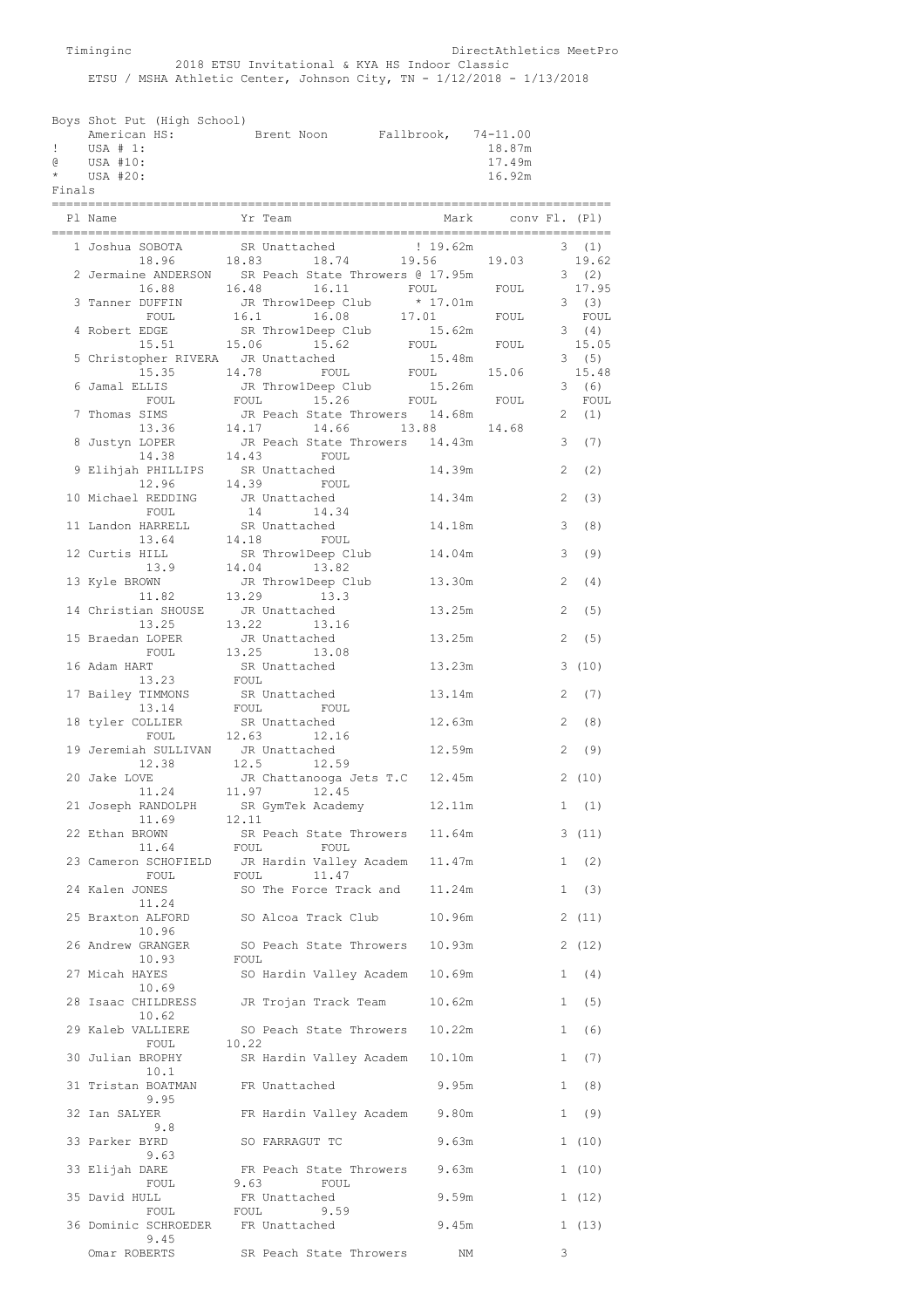Boys Weight Throw (High School)

! USA # 1: 22.70m

@ USA #10: 19.23m

|  | I |  |
|--|---|--|
|  |   |  |

| $\star$ | USA #20: | 18.59m |
|---------|----------|--------|
|         |          |        |

| Finals      |                                             |                                                                     |                   |                    |              |               |
|-------------|---------------------------------------------|---------------------------------------------------------------------|-------------------|--------------------|--------------|---------------|
|             | Pl Name                                     | Yr Team                                                             | Mark              | conv Fl. (Pl)      |              |               |
|             | 1 Tanner DUFFIN<br>20.54                    | JR Throw1Deep Club @ 20.54m<br>FOUL<br>FOUL                         | FOUL              | FOUL               | 2            | (1)<br>FOUL   |
|             | 2 Kyle BROWN<br>FOUL                        | JR ThrowlDeep Club<br>20.23<br>20.4                                 | 0.20.40m<br>20.15 | 19.27              |              | 2(2)<br>FOUL  |
|             | 17.7                                        | 3 Jermaine ANDERSON SR Peach State Throwers 17.70m<br>FOUL<br>17.41 | FOUL              | 17.57              |              | 2(3)<br>FOUL  |
|             | 4 Jamal ELLIS                               | JR ThrowlDeep Club                                                  | 17.65m            |                    |              | 2(4)          |
|             | 17.65<br>5 Scott FINEBERG                   | FOUL<br>17.16<br>SR ThrowlDeep Club                                 | FOUL<br>17.35m    | FOUL               |              | 16.95<br>2(5) |
|             | 15.98<br>6 Jacob WILKINS                    | 16.87<br>17.04<br>SR Unattached                                     | 17.35<br>17.26m   | FOUL               | 2            | 16.74<br>(6)  |
|             | FOUL<br>7 Robert EDGE                       | 17.06<br>17.26<br>SR ThrowlDeep Club                                | 16.18<br>16.78m   | FOUL               |              | 16.93<br>2(7) |
|             | FOUL                                        | 16.59<br>16.78                                                      | 16.5              | FOUL               |              | FOUL          |
|             | 8 Justyn LOPER<br>15.69                     | JR Peach State Throwers<br>16.75<br>FOUL                            | 16.75m            |                    | 1            | (1)           |
|             | 9 Andrew GRANGER<br>FOUL                    | SO Peach State Throwers<br>15.11<br>15.95                           | 15.95m            |                    | 1            | (2)           |
|             | 10 Ethan BROWN<br>15.79                     | SR Peach State Throwers<br>15.02<br>FOUL                            | 15.79m            |                    | 2            | (8)           |
|             | 11 Thomas SIMS<br>15.65                     | JR Peach State Throwers<br>15.7<br>15.51                            | 15.70m            |                    | 2            | (9)           |
|             | 12 Jeremiah SULLIVAN JR Unattached<br>14.61 | FOUL<br>FOUL                                                        | 14.61m            |                    | $\mathbf{1}$ | (3)           |
|             | 13 Kaleb VALLIERE                           | SO Peach State Throwers                                             | 14.01m            |                    | 1            | (4)           |
|             | 14.01<br>14 Micah HAYES                     | FOUL<br>FOUL<br>SO Hardin Valley Academ                             | 13.87m            |                    | $\mathbf{1}$ | (5)           |
|             | 10.83<br>15 Elijah DARE                     | 13.87<br>FOUL.<br>FR Peach State Throwers                           | 11.80m            |                    | 1            | (6)           |
|             | FOUL<br>16 Cameron SCHOFIELD                | FOUL<br>11.8<br>JR Hardin Valley Academ                             | 10.88m            |                    | $\mathbf{1}$ | (7)           |
|             | FOUL<br>17 Dominic SCHROEDER                | 10.88<br>FR Unattached                                              | 10.38m            |                    | 1            | (8)           |
|             | 10.38                                       |                                                                     |                   |                    |              |               |
|             | 18 Tristan BOATMAN<br>9.77                  | FR Unattached<br>FOUL<br>FOUL                                       | 9.77m             |                    | $\mathbf{1}$ | (9)           |
|             | 19 Ian SALYER<br>8.26                       | FR Hardin Valley Academ<br>FOUL                                     | 8.26m             |                    |              | 1(10)         |
|             | 20 Luke FILIPKOWSKI<br>6.9                  | SO Hardin Valley Academ<br>FOUL                                     | 6.90m             |                    |              | 1(11)         |
|             | Curtis HILL<br>FOUL                         | SR ThrowlDeep Club                                                  | ΝM                |                    | 1            |               |
|             | Adam HART                                   | FOUL<br>FOUL<br>SR Unattached                                       | ΝM                |                    | 2            |               |
|             | FOUL<br>Omar ROBERTS                        | FOUL<br>FOUL<br>SR Peach State Throwers                             | ΝM                |                    | 2            |               |
|             |                                             | Jeffrey DEL BAGNO SR ThrowlDeep Club                                | NΜ                |                    | 2            |               |
|             | FOUL                                        | FOUL<br>FOUL                                                        |                   |                    |              |               |
|             | Girls Shot Put (High School)                |                                                                     |                   |                    |              |               |
|             | American HS:                                | Michelle Carter Red Oak, T 54-09.50                                 |                   |                    |              |               |
| Ŧ           | USA $# 1:$                                  |                                                                     |                   | 14.12m             |              |               |
| G.          | USA #10:                                    |                                                                     |                   | 12.83m             |              |               |
| *<br>Finals | USA #20:                                    |                                                                     |                   | 12.41m             |              |               |
|             | --------------------------<br>Pl Name       | Yr Team                                                             |                   | Mark conv Fl. (Pl) |              |               |
|             |                                             |                                                                     |                   |                    |              |               |

| Pl Name                                         |                  |                                     |       |   |       |
|-------------------------------------------------|------------------|-------------------------------------|-------|---|-------|
| 1 Kori MCDANIEL SR ThrowlDeep Club @ 13.16m     |                  |                                     |       |   | 3(1)  |
|                                                 |                  | 12.33 12.92 FOUL 12.07 FOUL         |       |   | 13.16 |
| 2 Soteria RUSSELL SR ThrowlDeep Club * 12.62m   |                  |                                     |       |   | 3(2)  |
|                                                 | FOUL 11.75 12.09 | 12.36 12.62                         |       |   | FOUL  |
| 3 Jaycee SCHROEDER SO Unattached 11.73m         |                  |                                     |       |   | 3(3)  |
| 10.83                                           |                  | $11.73$ $11.2$ $11.45$              | 10.76 |   | 11.22 |
| 4 Morgan JOHNSON JR Peach State Throwers 11.72m |                  |                                     |       |   | 3(4)  |
|                                                 |                  | 11.18   11.72   10.35   FOUL   FOUL |       |   | 10.98 |
| 5 Victoria SOLHEIM SR ThrowlDeep Club 11.58m    |                  |                                     |       |   | 3(5)  |
| 11.46                                           |                  | FOUL 11.44 FOUL                     | 11.58 |   | FOUL  |
| 6 Addie FRAKER SR ThrowlDeep Club 11.52m        |                  |                                     |       |   | 3(6)  |
| FOUL                                            |                  | 11.44 FOUL FOUL FOUL FOUL           |       |   | 11.52 |
| 7 Javon JOYNER                                  |                  | SR ThrowlDeep Club 11.47m           |       |   | 3(7)  |
| 11.35                                           |                  | FOUL 11.47 FOUL FOUL                |       |   | FOUL  |
| 8 Abby MINK SR GymTek Academy 11.08m            |                  |                                     |       | 3 | (8)   |
| 10.76                                           | 11.08 10.18      |                                     |       |   |       |
| 9 Hannah JACKSON       JR Throw1Deep Club       |                  | 11.04m                              |       | 3 | (9)   |
| 11.04                                           | FOUL 10.55       |                                     |       |   |       |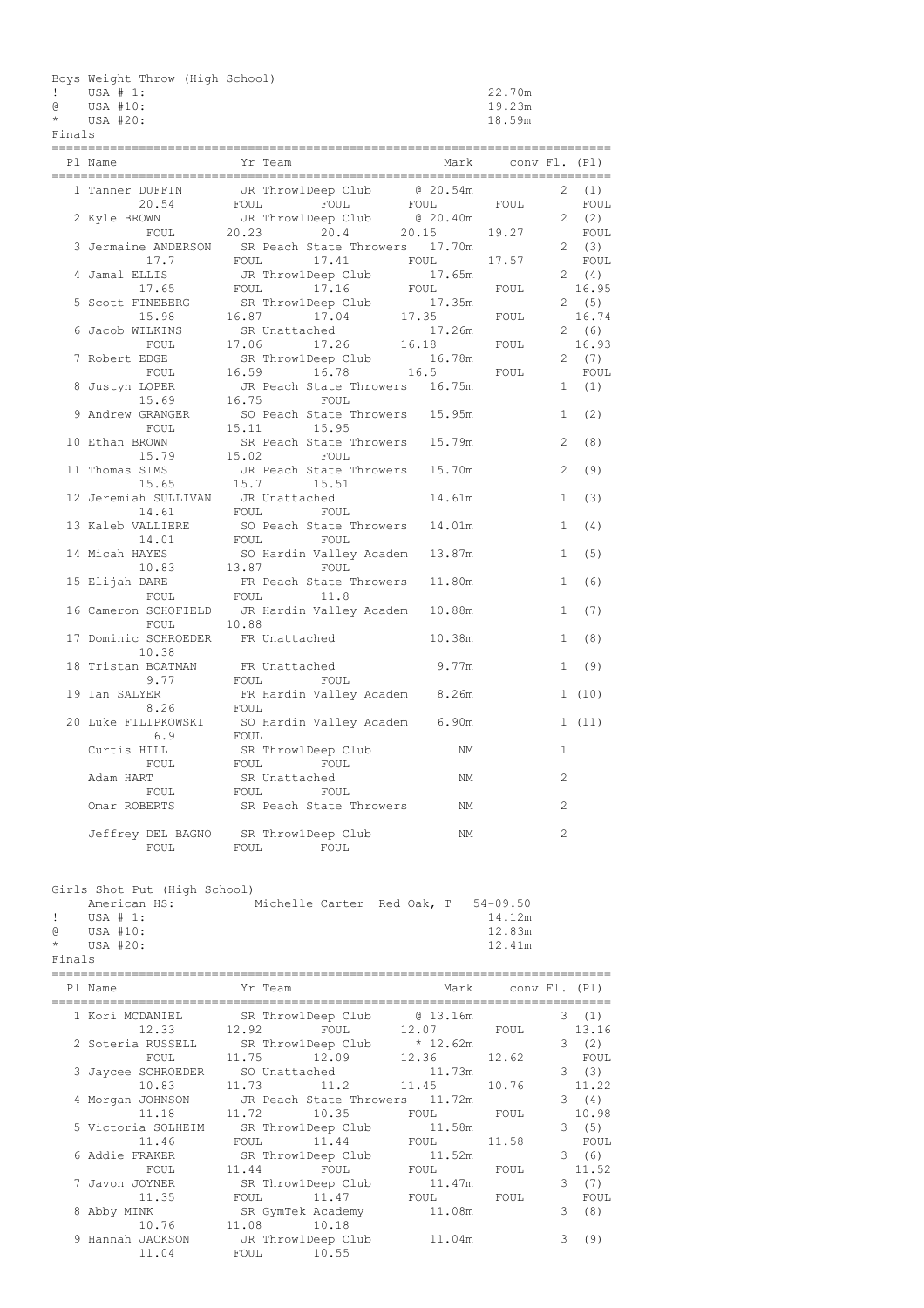| 10.85                                             | 10 Schuyler HEFLIN SO Throw1Deep Club<br>10.43<br>10.2        | 10.85m | 3 (10)                |
|---------------------------------------------------|---------------------------------------------------------------|--------|-----------------------|
| FOUL                                              | 11 Siddeega ABDURRAHMAN JR Throw1Deep Club<br>FOUL<br>10.57   | 10.57m | 3(11)                 |
| 12 Mandy PRESCOTT<br>9.91<br>9.91                 | JR Hardin Valley Academ<br>9.65        10.36<br>9.65<br>10.36 | 10.36m | 2<br>(1)              |
| 13 Jasmine ROBERTS<br>10.24                       | SO Unattached<br>9.39<br>9.79                                 | 10.24m | (1)<br>1              |
| 14 Madelyn THOMAS<br>9 75<br>9.75                 | SR Chattanooga Jets T.C 9.75m<br>FOUL 9.71                    |        | (12)<br>3             |
| 15 Jada MARSH<br>9.2                              | FR Unattached<br>9.69 9.4<br>9.41                             | 9.69m  | 2<br>(2)              |
|                                                   | 16 Colleen WILLIAMS SR ThrowlDeep Club<br>9.68 FOUL FOUL FOUL | 9.68m  | $\overline{c}$<br>(3) |
| 17 Abigail BELCHER SO Unattached<br>9.61 9.19 9.4 |                                                               | 9.61m  | 2<br>(4)              |
| 18 aalliyah WORLEY SR Unattached                  | 9.43                                                          | 9.47m  | 2<br>(5)              |
| 9.34<br>19 Giselle CRUZ                           | 9.47<br>9.04<br>JR ThrowlDeep Club                            | 9.40m  | $\overline{2}$<br>(6) |
| FOUL<br>20 Kathryn FELLHOELTER JR Unattached      | 8.5<br>9.4                                                    | 9.08m  | (2)<br>$\mathbf{1}$   |
| 8.41<br>21 Nile BROWN                             | 9.08<br>8.55<br>JR Archbishop Carroll 9.03m                   |        | 2<br>(7)              |
| 9.03                                              | 8.62<br>22 Mikayla FULLER SO Archbishop Carroll 8.96m         |        | $\mathbf{1}$<br>(3)   |
| 8.87<br>23 Shania JEANTY                          | 8.8<br>8.96<br>SR Unattached                                  | 8.94m  | $\mathbf{1}$<br>(4)   |
| 8.39<br>24 Anna MOORE<br>8.9                      | 8.94 8.87<br>SO FARRAGUT TC                                   | 8.90m  | (5)<br>1              |
| 8.73                                              | 25 Karena GRIGENAS JR Throw1Deep Club<br>FOUL<br>FOUL         | 8.73m  | 2<br>(8)              |
| 26 Katie BIGGS<br>8.66                            | FR Unattached                                                 | 8.66m  | $\mathbf{1}$<br>(6)   |
| 27 Holly VAN DE VATE SR Pal Track Club<br>8.62    | 8.56                                                          | 8.62m  | 2<br>(9)              |
| 28 Latifah GODFREY<br>7.99                        | SR Peach State Throwers                                       | 7.99m  | (7)<br>1              |
| 29 Ploomie MESSER<br>7.68                         | FR The Force Track and                                        | 7.68m  | 2(10)                 |
| 30 Madison GREENLEE<br>6.9                        | FR Unattached                                                 | 6.90m  | (8)<br>1              |
| 31 Angel BILAL<br>6.22                            | SO Archbishop Carroll 6.22m                                   |        | (9)<br>1              |
| Anjonae BENSON                                    | FR Hardin Valley Academ                                       | NΜ     | $\mathbf{1}$          |
| O'Niece ROBERTS                                   | FR Peach State Throwers                                       | ΝM     | 2                     |
| Melita ROACHFORD                                  | JR NewRoc Rockets TC                                          | ΝM     | $\overline{c}$        |

Girls Weight Throw (High School) ! USA # 1: 18.42m

@ USA #10: 14.92m \* USA #20: 14.09m

Finals

| Pl Name                                           |                  | Yr Team Mark Conv Fl. (Pl)                 |              |       |
|---------------------------------------------------|------------------|--------------------------------------------|--------------|-------|
| 1 Javon JOYNER SR ThrowlDeep Club (e 16.92m 2 (1) |                  |                                            |              |       |
|                                                   |                  | FOUL FOUL 16.83 16.86 FOUL 16.92           |              |       |
| 2 Victoria SOLHEIM SR ThrowlDeep Club @ 15.40m    |                  |                                            |              | 2(2)  |
|                                                   |                  | 15.34 FOUL 15.09 15.4 14.49 13.77          |              |       |
| 3 Shannah MALLETT JR ThrowlDeep Club @ 15.05m     |                  |                                            |              | 2(3)  |
|                                                   |                  | 14.62   15.05   FOUL   14.45   FOUL   FOUL |              |       |
| 4 Soteria RUSSELL SR ThrowlDeep Club * 14.60m     |                  |                                            |              | 2(4)  |
|                                                   |                  | 13.26 FOUL 14.6 FOUL 14.14                 |              | FOUL  |
|                                                   |                  |                                            |              | 2(5)  |
|                                                   |                  |                                            |              | FOUL  |
| 6 Hannah JACKSON JR ThrowlDeep Club 13.94m        |                  |                                            |              | 2(6)  |
|                                                   |                  | 13.62 12.97 13.94 FOUL 13.42               |              | FOUL  |
| 7 Morgan JOHNSON JR Peach State Throwers 13.38m   |                  |                                            |              | 2(7)  |
| 11.51 13.38 FOUL FOUL FOUL                        |                  |                                            |              | 11.68 |
| 8 Schuyler HEFLIN SO ThrowlDeep Club 12.93m       |                  |                                            |              | 2(8)  |
| 11.41 12.45 12.93                                 |                  |                                            |              |       |
| 9 Kori MCDANIEL SR ThrowlDeep Club 12.46m         |                  |                                            |              | 1(1)  |
|                                                   | 11.9 11.63 12.46 |                                            |              |       |
| 10 Siddeeqa ABDURRAHMAN JR Throw1Deep Club 12.18m |                  |                                            | $\mathbf{1}$ | (2)   |
| 12.16 12.18 FOUL                                  |                  |                                            |              |       |
| 11 Karena GRIGENAS JR Throw1Deep Club             |                  | 12.15m                                     | $2^{\circ}$  | (9)   |
|                                                   | FOUL 12.15 11.97 |                                            |              |       |
| 12 Giselle CRUZ JR ThrowlDeep Club                |                  | 12.07m                                     | 1            | (3)   |
| 12.07 FOUL 11.1                                   |                  |                                            |              |       |
| 13 Katie BIGGS FR Unattached                      |                  | 11.73m                                     | $\mathbf{1}$ | (4)   |
| 11.33 11.67 11.73                                 |                  |                                            | $\mathbf{1}$ |       |
| 14 Colleen WILLIAMS SR ThrowlDeep Club 10.64m     |                  |                                            |              | (5)   |
| 10.64 FOUL FOUL                                   |                  |                                            |              |       |